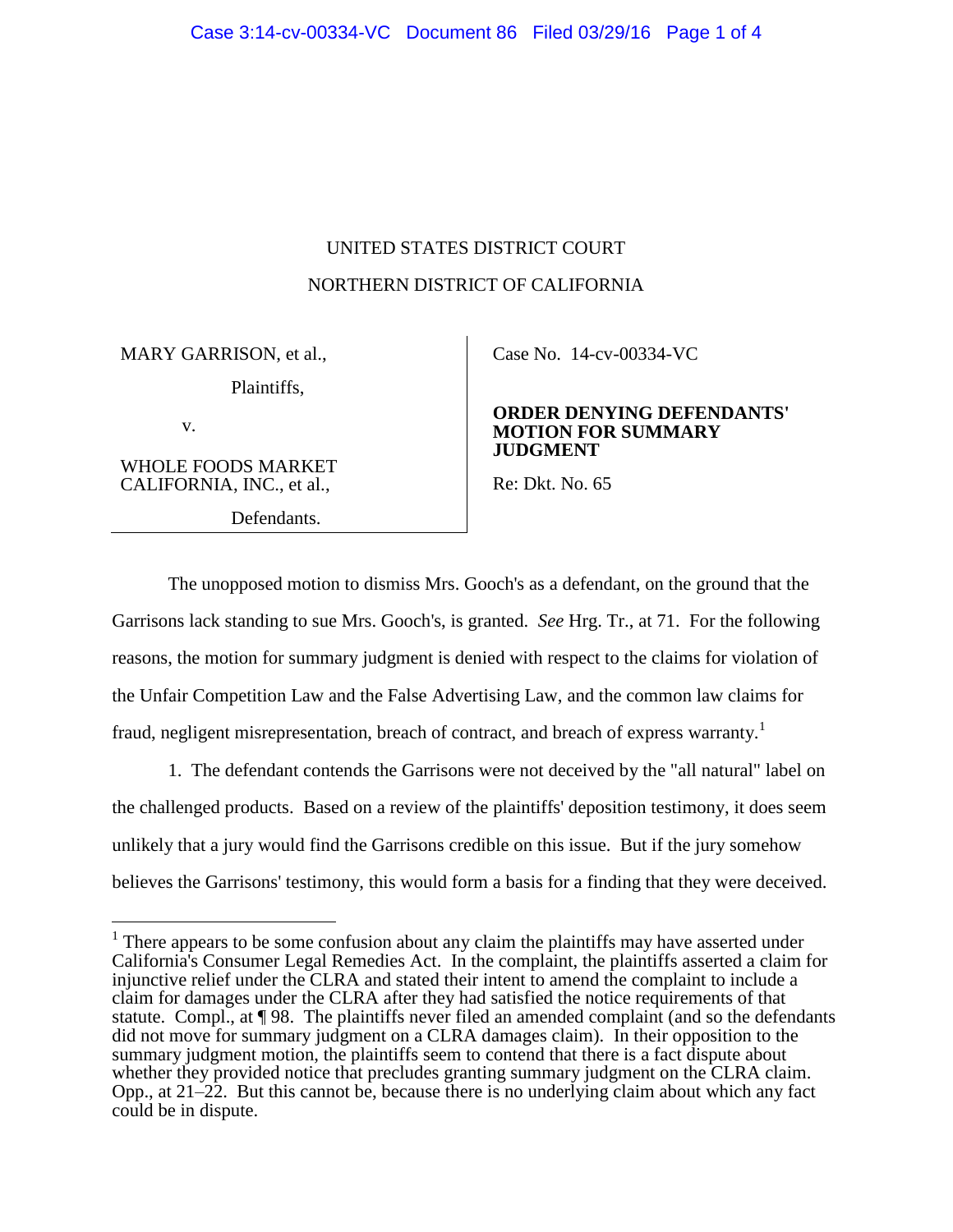# Case 3:14-cv-00334-VC Document 86 Filed 03/29/16 Page 2 of 4

The Garrisons testified at various points in their depositions that they bought the products during the class period, and that they paid more for the products than they otherwise would have paid because the labels led them to believe the products contained no synthetic ingredients. *E.g.*, G. Garrison Dep. (Jan. 22, 2015), at 29:15–30:1, 117:4–23; M. Garrison Dep. (Jan. 27, 2015), at 26:4–6, 130:23–131:22. Sodium Acid Pyrophosphate ("SAPP"), an ingredient in the products they bought, is synthetic. 7 C.F.R. § 205.605. Although the Garrisons could not identify the precise dates on which they bought the products and did not have receipts for their purchases, their testimony that they recalled buying the products multiple times during the class period (and their explanations for why they know the purchases took place within that period) is sufficient to create a factual issue for the jury. *E.g.*, G. Garrison Dep. (Jan 22, 2015), at 41:9–43:6, 43:21– 44:11, 45:20–46:10, 47:2–49:7; M. Garrison Dep. (Jan 27, 2015), at 26:14–29:22, 31:10–32:23. And although the Garrisons apparently had a mistaken belief that organic foods (like "all natural" foods) contain no synthetic ingredients, that does not automatically render unreasonable their belief that products labeled "all natural" would not contain any synthetic ingredients, nor does it eliminate the fact dispute that exists about whether they were deceived by the labels at issue.<sup>2</sup> *Cf. Garrison v. Whole Foods Mkt. Grp., Inc.*, 2014 WL 2451290, at \*3 (N.D. Cal. June 2, 2014).

2. The defendant contends that even if the Garrisons were deceived by the label, they did not suffer any actual injury (within the meaning of California's consumer protection statutes) as a

 $\overline{a}$ 

 $2$  The defendant contends that the claims related to its soft-baked cookie products must fail for a related reason. The defendant has submitted evidence suggesting the cookies both contained SAPP and had labels claiming they were "all natural" for only a fraction of the class period, from April 2012 until as late as November 2013. And while the plaintiffs testified that they purchased soft-baked cookies from some point in 2009 until 2012 or 2013, they cannot pinpoint the exact date of their purchases (and thus have not produced evidence that their purchases in fact occurred when the cookies both contained SAPP and bore "all natural" labels). But even assuming the evidence forecloses the conclusion that the plaintiffs purchased soft-baked cookies that both contained SAPP and were labeled "all natural," the plaintiffs would still be permitted to pursue the cookie claims on behalf of a class if the products are substantially similar to those the plaintiffs did purchase. *Cf. Garrison v. Whole Foods Mkt. Grp., Inc.*, 2014 WL 2451290, at \*5 (N.D. Cal. June 2, 2014).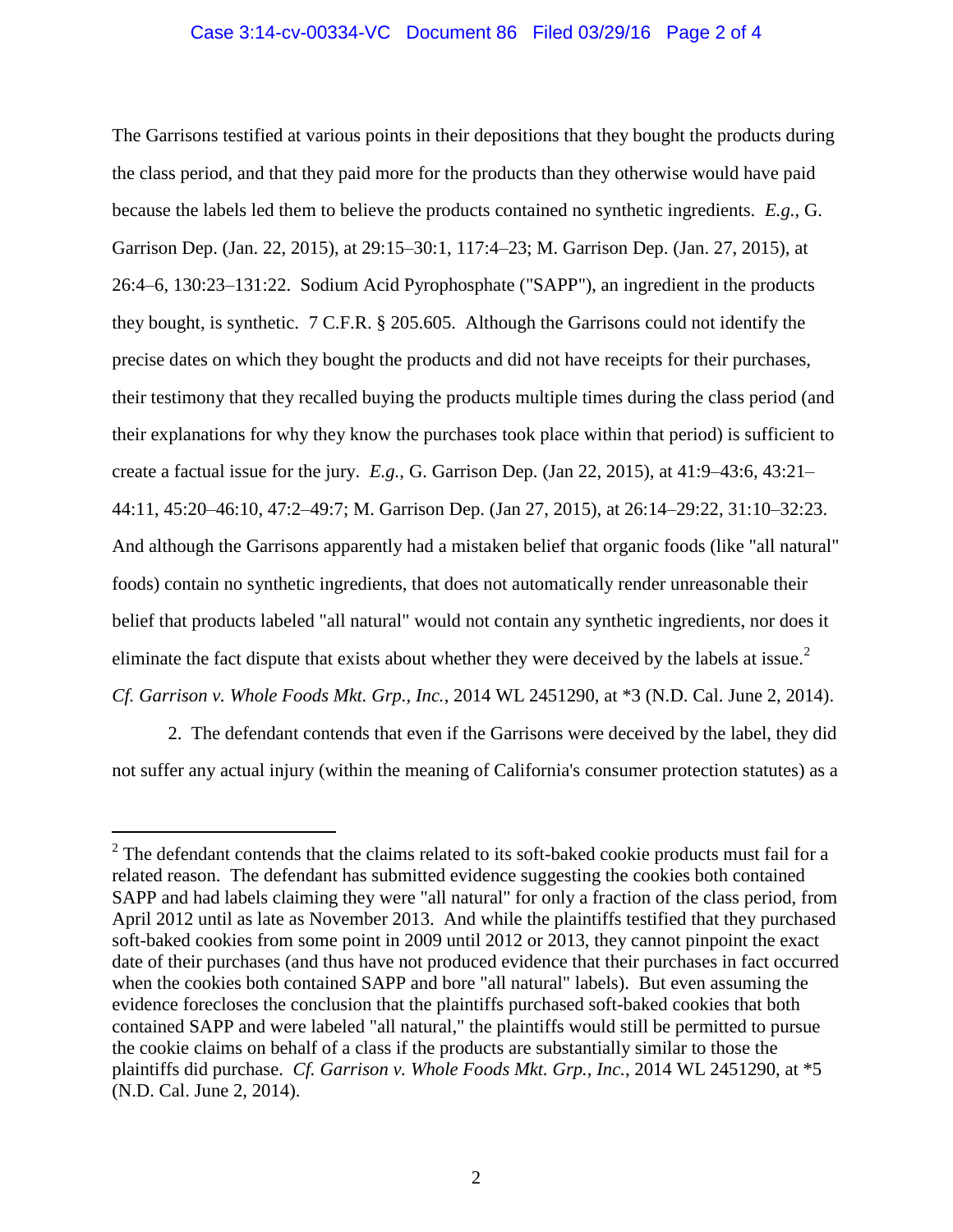#### Case 3:14-cv-00334-VC Document 86 Filed 03/29/16 Page 3 of 4

result of the deception. But again, there is evidence from which a jury could conclude that the Garrisons suffered an actual injury. The "actual injury" threshold is not high. *Kwikset Corp. v. Superior Court*, 246 P.3d 877, 886 (Cal. 2011). Assuming the jury somehow believes the assertions the Garrisons made in their depositions and in the letters they tried to send Whole Foods before filing suit, the jury could infer that the Garrisons paid more for the products than they would have paid if they'd known the products contained a synthetic ingredient. G. Garrison Dep. (Jan. 22, 2015), at 117:4–23; M. Garrison Dep. (Jan. 27, 2015), at 130:23–131:22; Orzano Decl. ISO MSJ, Ex. A, Exs. 17, 18; *id.*, Ex. B, Exs. 8, 9.

3. Although it's not clear the defendant intended to make this argument, at the hearing there was extensive discussion of whether the Garrisons must make an evidentiary showing relating to remedies that is distinct from (but related to) the "actual injury" question. Specifically, the Court raised the question whether a line of cases not cited by the defendant requires that the Garrisons support their claims for restitution, at the summary judgment stage, with evidence of the actual amount of the price premium they paid. *See Ogden v. Bumble Bee Foods, LLC*, 2014 WL 27527, at \*12–13 (N.D. Cal. Jan. 2, 2014); *Ries v. Arizona Beverages USA, LLC*, 2013 WL 1287416, at \*7–8 (N.D. Cal. Mar. 28, 2013). If these cases are correct and if they apply here, several of the Garrisons' claims would not be able to survive summary judgment, because there would be no evidence from which the jury could determine the actual amount of restitution owed — the Garrisons' deposition testimony offers nothing more than baseless speculation about the premium they paid, and their expert provides no opinion about that premium. However, it would be unfair to grant summary judgment for the defendant under this line of cases (even assuming the cases are correct) given the procedural posture of this case. Under the Court's scheduling orders, the discovery deadline has passed on the issue of "liability" with respect to the named plaintiffs, but these orders are ambiguous about whether discovery is still open on the question of damages with respect to the named plaintiffs. Moreover, expert discovery is still open, and evidence about a price premium would most likely come from expert testimony, so it would be reasonable to interpret the Court's scheduling orders as saying that

3